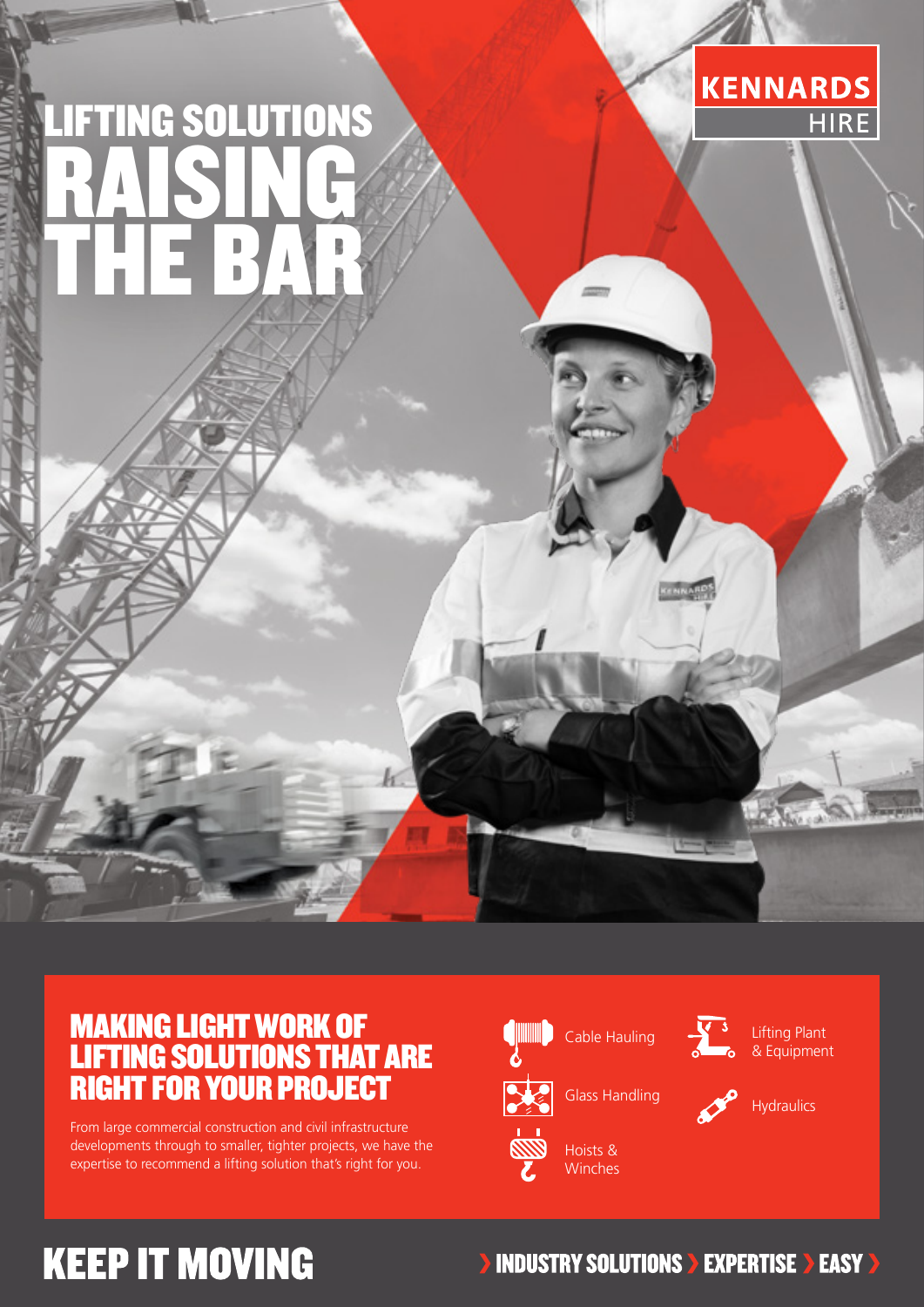

#### FOR BIG INDUSTRIAL APPLICATIONS

Kennards Hire lifting division specialises in an extensive range of material handling equipment and engineering tools, along with a wide range of hoisting, shifting, winching and hydraulic equipment across a wide range of categories.

Solutions oriented, our service offering includes assisting customers with the conception and planning phase, working with engineers to help create a lift plan-solution, and offer on-site demonstration. Our high level end-to-end service, along with the latest equipment, is supported by professional service and on-site support, who have many years of experience in project managing and overcoming a wide range of industrial lifting challenges.

Typical projects we have serviced with lifting equipment and expertise across Australia and New Zealand include bridge works, mining equipment, tunnelling works, wind farms, government and commercial tier 1 projects.











**Safety Compliance**



**Engineered Solutions**



**Productivity**



### SAFETY COMPLIANCE

Kennards Hire is a proud member of CICA the Crane Industry Council of Australia (CICA), Australian Glass & Glazing Association (AGGA), Hire & Rental Industry Association Australia (HRIA) and The Hire Industry Association of New Zealand (HIANZ), ensuring our work practices conform to the latest legislation, standards and good practice. We also operate safety management and compliance systems to ensure the quality across our product and service range.

Our extensive range of lifting and materials handling equipment ensures loads can be moved safely and efficiently.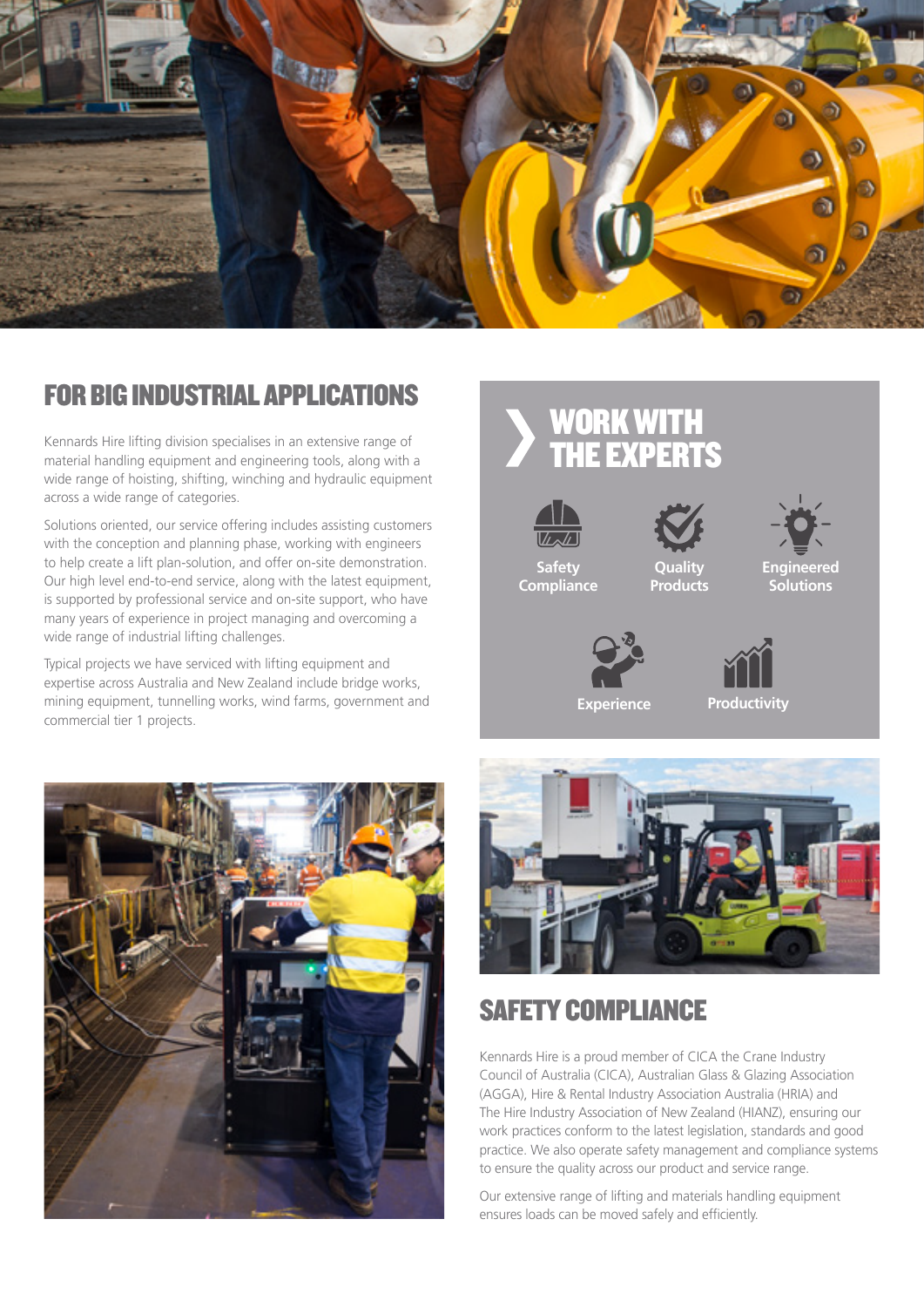

#### ENGINEERED SOLUTIONS

Every project worksite is different. We know that factors such as load weight, shape, harsh environmental conditions (heat, chemicals), and centre of gravity location all dictate unique equipment needs.

Kennards Hire's Sync Master can safely monitor any lift in real time by calculating cylinder loads, controlling stroke lengths and displacement whilst monitoring the live centre of gravity of your lift. Parameters within the lifting system can be set to ensure that the lift does not proceed outside a predetermined lift plan including high-pressure alarm points at multiple jacking locations. Full data logging and real time graphical display is available for all lift variables.

We work with your engineering team to provide tailored technical advice and engineered solutions specific for your project setup, with the right equipment that meets all your project requirements.

#### OUR EXPERTISE

Understanding your specific project needs is critical to recommending the right lift solutions. Our team of experts bring a combination of training, experience, and skills to recommend and activate lift solutions that achieve safety, compliance and productivity goals for your project.

We have a dedicated team of Lift & Shift Operations Product Specialists across Australia and New Zealand who will work alongside with your teams, engineers and contractors to ensure our equipment meets the targeted outcomes for your project along with the highest degree of safety.